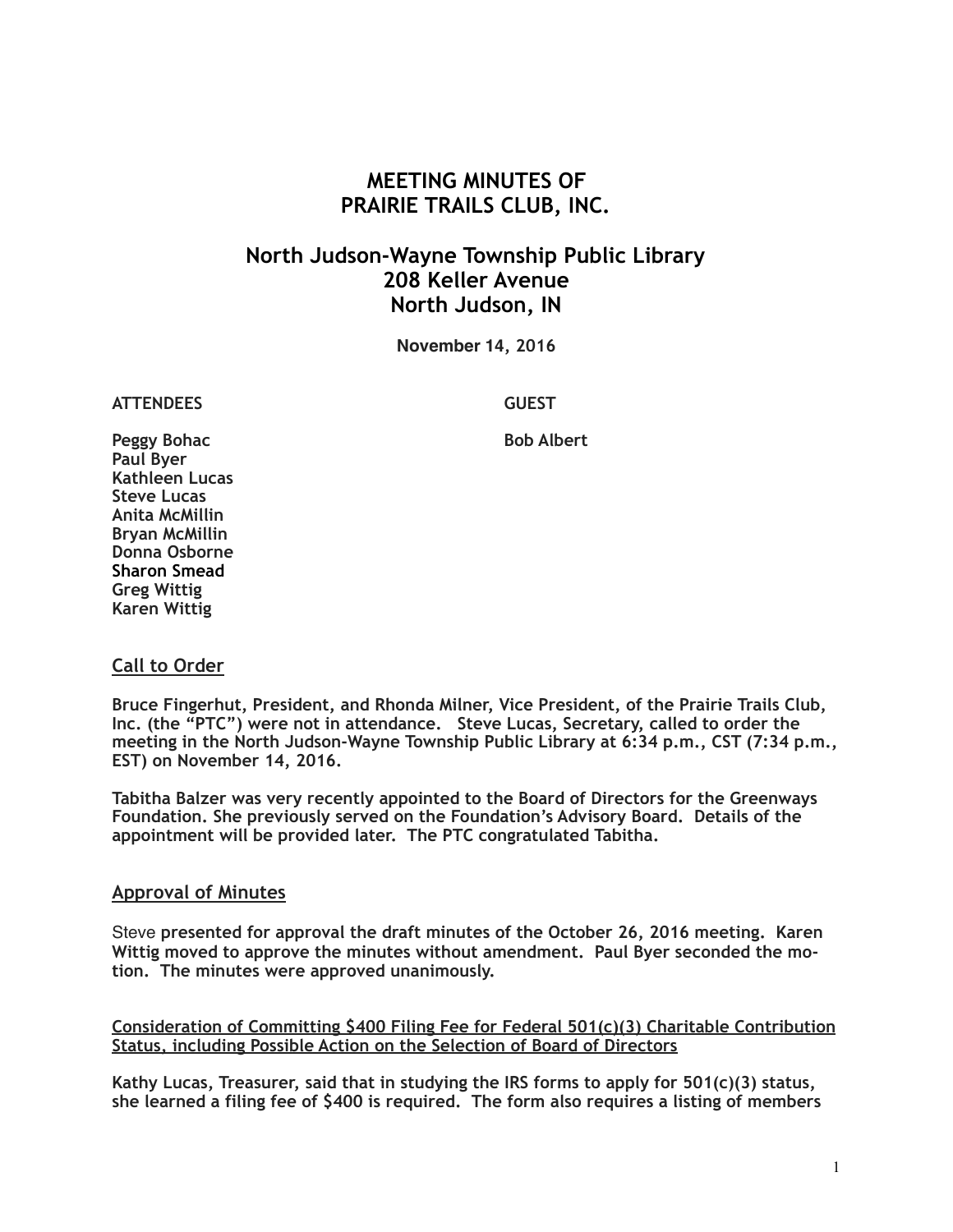**of the applicant's board of directors, as do many grant applications. She said we have about \$5,000 in assets. Kathy recommended the PTC authorize payment of the \$400 fee to the Federal government. She also suggested the PTC consider electing a board of directors.** 

**Sharon Smead indicated she supported the concept of pursuing Federal 501(c)(3) status for the PTC. But she reminded the members the Greenways Foundation has had grant money available to assist in preparing the application for 501(c)(3) status. She urged the Treasurer to explore the possibility of receiving application grant money from Indiana's Greenways Foundation.** 

**Steve agreed that exploring the availability of a grant from the Greenways Foundation made sense. But if the members support the concept of seeking Federal approval, we needed to move forward with timing in mind. The absence of 501(c)(3) status has been a handicap for recent initiatives. If a grant to assist with seeking 501(c)(3) status is possible, he asked how long we should defer making an application while we await a funding grant.** 

**Sharon responded that we should have reasonable assurances a grant could be obtained within the next three to six months. She did not have a date certain in mind but understood timing was important.** 

**Paul suggested that the Treasurer be asked to explore the possibility of obtaining Greenways Foundation funding by March 1, 2017. If this deadline seemed unlikely to be achieved, Kathy should be authorized to go forward with the 501(c)(3) status application using existing PTC funds.** 

**Steve read into the record email comments from Chris Balzer and Tabitha Balzer. The couple wrote they supported "committing \$400 toward the filing fee for 501(c)(3) corporation status." Bruce concurred by email in the Balzers' statement of support.** 

**Greg Wittig moved to authorize Kathy to take all appropriate action to seek Federal 501(c) (3) status for the PTC. Appropriate action would include inquiry into the availability of Greenways Foundation funding for all or a portion of costs associated with developing the 501(c)(3) application. Kathy would not be compelled to defer filing with the Federal government if the inquiry revealed Greenways Foundation funding is unavailable or unlikely to become available until after March 1, 2017. Paul seconded the motion. The motion carried on a voice vote.** 

**Steve then called for consideration of the possible selection of a board of directors. He suggested an odd number of members such as three, five or seven would most commonly constitute a board. He asked whether it might make sense to elect the board at the November or December meeting with PTC officers elected at the first meeting of the year, probably in January or February.** 

**Bryan suggested the officers might form the core of the board. These could include the President, Vice President, Secretary, Treasurer and Liaison to the Hoosier Valley Railroad Museum ("HVRM"). Kathy offered that having both Steve and her on the Board might not make practical or legal sense. Anita McMillin was uncertain whether Rhonda would wish to take on another responsibility. Karen and Sharon expressed a willingness to participate. Peggy Bohac recommended that Donna Osborne be elected to the board because she has expertise in the positive impact of the trail on real estate and the local economy, as well as in fund raising.**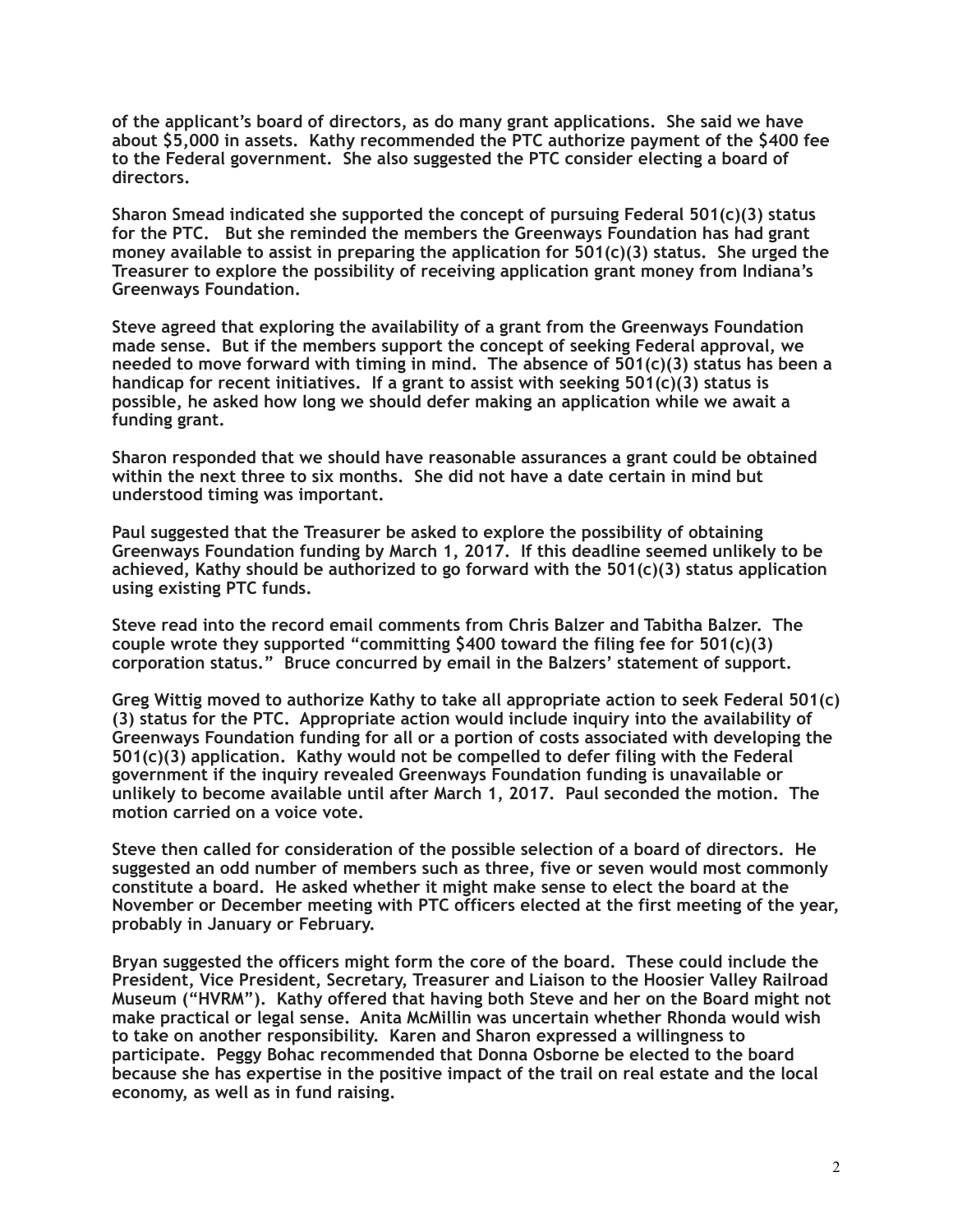**After further discussion, Greg moved to establish a six-person board of directors to be elected from the members in November or December and to serve for one year. He suggested it was unlikely having an even number of members would result in a stalemate since most actions by the PTC are consensual. Subject to their willingness and qualification to serve, he nominated Bruce, Steve, Linda, Karen, Sharon and Donna as the six members of the initial board. Paul seconded the motion.** 

**Steve asked if there were amendments to the motion or additional nominations to the initial board. There were none. He then called the motion for a vote. The motion carried.** 

#### **Consideration of Presentation to Starke County Commissioners of Proposal for County Road Connectivity and Signage to Bass Lake**

**Steve said this item was a follow-up to action taken at the September meeting when the PTC endorsed an executive document summary of PTC Goals. The approved vision for Phase 2 anticipated signage from a short distance easterly on C.R. 800 South, and then northerly on C.R. 450 East as a share-the-road concept, to the southwestern shoreline of Bass Lake. This route could also be a good beginning to a connection with Knox. Phase 3 anticipated signage from an extended trail across US 35, not yet existent but to be called the "Bass Lake Erie Trail", northerly to SR 10. The northern extension would be within site of the former Bass Lake State Beach. The executive document summary reflected that authorization would be required from the Starke County Commissioners, and probably from the Indiana Department of Transportation since both routes would cross US 35.** 

**Steve said he was now asking for PTC authorization to take the Phase 2 proposal to the Starke County Commissioners. In addition he wished to take a modified version of the Phase 3 connectivity proposal to the Commissioners. The NJ Erie Trail currently terminates at US 35, but C.R. 800 South can be followed from the trail easterly to its intersection with C.R. 600 East, a modest distance north of where the proposed Bass Lake Erie Trail would intersect C.R. 600 East. As an interim approach, C.R. 800 South would help bring attention to the trail near the Bass Lake State Beach, an area currently being evaluated by the Starke County Park Board. Taking both Phase 2 and Phase 3 (temporary version) to the Starke County Commissioners at the same time would also serve efficiency. As a practical matter, discussions with the Commissioners would probably begin through an informal contact with Rik Ritzler, Superintendent of the Starke County Highway Department.** 

**Steve used a map from the executive document summary to illustrate the proposal to the members. For the record he read email comments from Chris Balzer and Tabitha Balzer. They wrote that they supported "moving forward with the presentation to the Starke County Commissioners regarding County Road connectivity and signage to Bass Lake." Bruce also wrote by email that he agreed with the Balzers' position.** 

**Bryan said he thought the recommendation was good for the trail and great for the residents of Bass Lake. Donna said she thought bringing the concept of the trail near the former Bass Lake State Beach was excellent. Doing so would help demonstrate the interrelationship of these recreational resources.** 

**Bryan moved to authorize presentations to the Starke County Commissioners of PTC proposals for Phase 2 and Phase 3 (using C.R. 800 South on a temporary basis). Paul**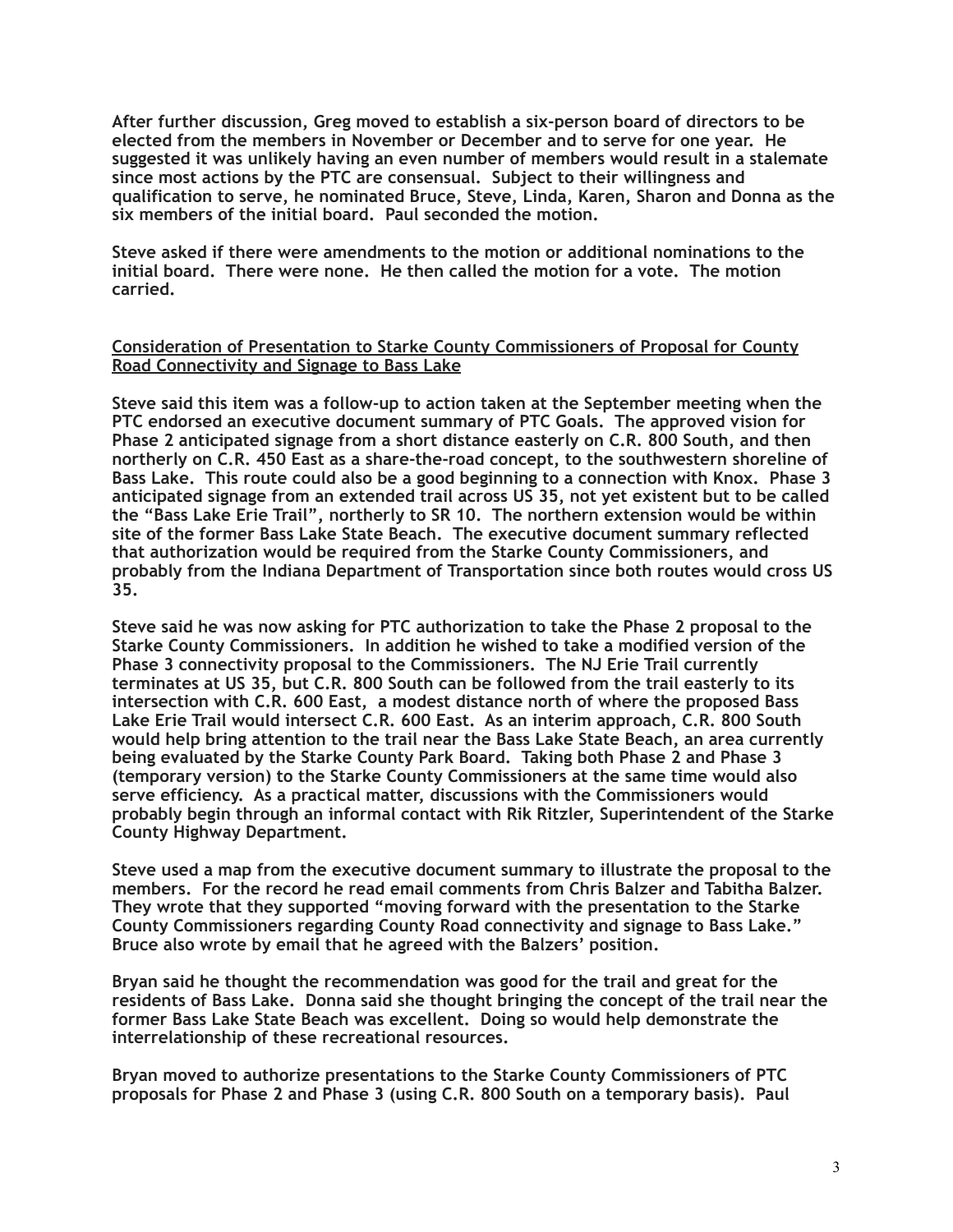**seconded the motion. The motion was approved on a voice vote.** 

#### **Consideration of Archiving or Posting Pre-2015 Meeting Minutes**

**Steve said this item was a housekeeping measure. Several months ago a process was begun with Stephen Antisdel to post recent minutes on the PTC website. All 2015 and 2016 approved minutes are now online. The most recently approved minutes online are for the September 28, 2016 meeting. With approval this evening of the October 26, 2016 minutes, those will be forwarded for posting.** 

**In addition to posting minutes online, Steve said he assembled in the PTC's binder all minutes located back to March 30, 2011. These were brought in the binder to the meeting "in the probably unlikely event anyone wished to review them."** 

**When discussions started with Steve Antisdel regarding posting, there were significant gaps in the minutes before 2015. With the help of Linda Byer, Corinne Becknell and Martin Lucas, most of the gaps were subsequently filled. In some instances these older minutes were edited for visual and technical continuity, but changes were not made to their substance.** 

**We could now place pre-2015 minutes online, but there would be substantial cost from the webmaster. A lot of data entry would be required because different formats were used for older minutes. Some were incompatible with what was used on the website.** 

**Steve suggested the PTC approve the online minutes from 2015 coming forward as the organization's official minutes. Before 2015 the official record of the minutes would be those in the binder. If additional minutes come to light for 2014 and earlier, they would be added to the binder and become part of the official record.** 

**Paul suggested minutes more than two years old were unlikely to be referenced frequently. Putting them online was not essential. He moved to approve Steve's suggested approach. Sharon seconded the motion. On a voice vote the motion carried.** 

#### **Update on Draft Agreement (or Memorandum of Understanding) with HVRM**

**Steve thanked Bob Albert for joining the meeting on behalf of the HVRM. He invited Bob's comments regarding our organizations' effort to reach an accord on trail management. Steve added that the core document for the accord has been called a draft "Agreement", but HVRM's attorney, Todd Wallsmith, suggested "Memorandum of Understanding" might be a better title. The relationship between organizations should not be adversarial. Steve said he agreed with Todd Wallsmith's suggestion.** 

**Bob said he looked forward to growing cooperation between the HVRM and the PTC. He said he was going to offer suggestions for adjustments to the draft agreement (or memorandum of understanding), but these were intended as suggestions and not requirements.** 

**Bob said an idea being floated was asking Starke County to provide overall supervision of the trail. Through its highway department or park board, Starke County could provide expertise, guidance, increased police security and help with addressing HVRM concerns regarding liability. He added that when the HVRM included the trail in its liability policy, there was little or no increase in cost.**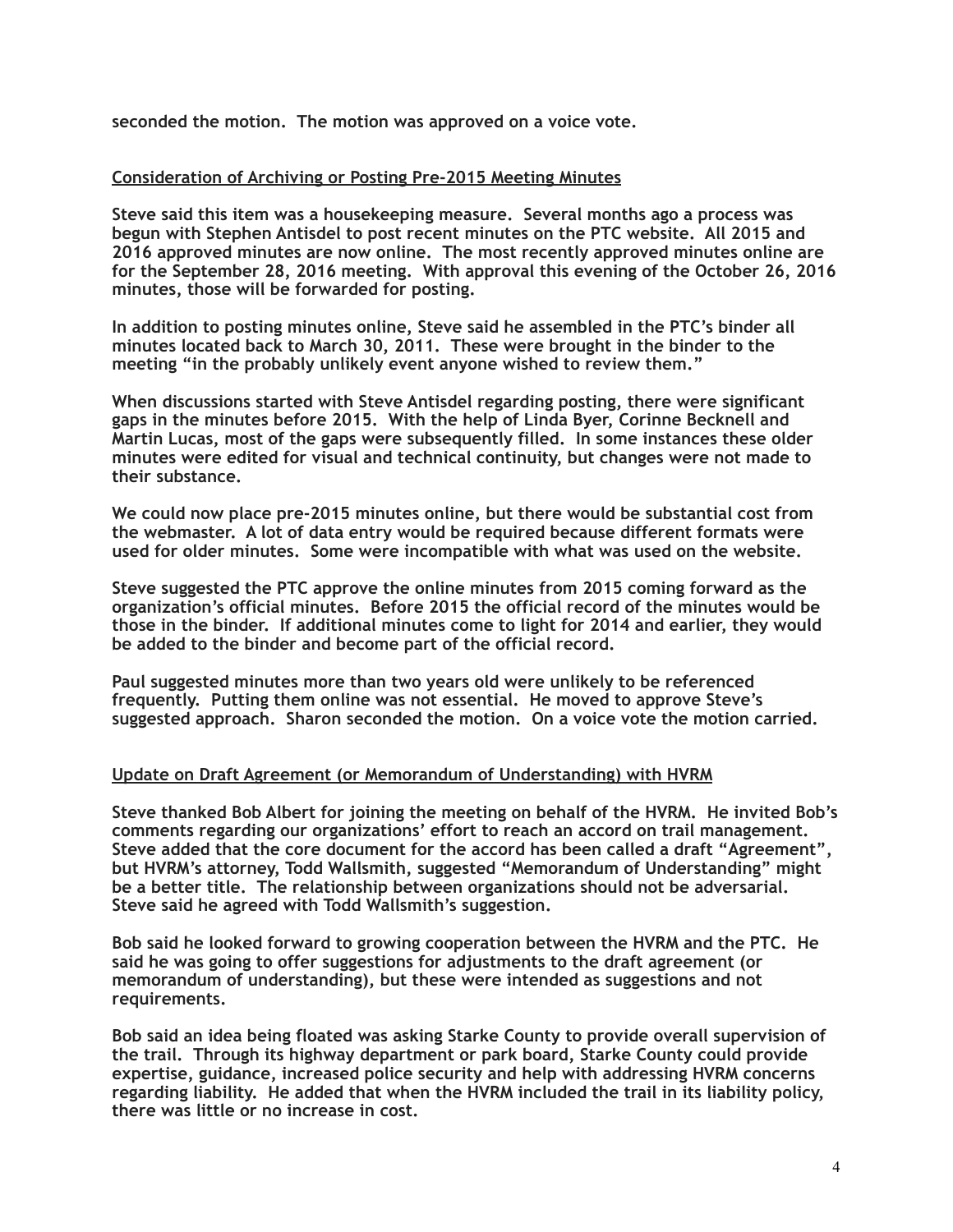**Bob then directed the membership to a review of the draft agreement. The draft agreement is set forth below with his suggested deletions shown by** *blue italics strikethrough* **and additions shown by bold underline:** 

An agreement is now entered between Hoosier Valley Railroad Museum, Inc. ("HVRM") and the Prairie Trails Club, Inc. ("PTC") for the area of the former Erie-Lackawanna rail corridor from Mile Post 183 to Mile Post *197* **199** ("subject corridor"). The HVRM, the PTC and their members are the "parties".

The parties acknowledge the subject corridor is governed by federal, state and local laws. Among these are the National Trails System Act (16 USC 1247) and Indiana Code 14-19-1-1.5 where the Indiana General Assembly required the Indiana DNR, Division of Outdoor Recreation, to establish guidelines concerning recreational trails and to amend them as later needed. The current version is "Indiana Trail Guidelines 2016" available on the Division of Outdoor Recreation's website.

Except as otherwise provided in this paragraph, the parties shall cooperate to restrict use of the subject corridor to non-motorized equipment, walking, jogging, bicycling and horseback riding. Persons with disabilities may use the paved portion of the corridor with electric wheelchairs *and golf-type carts* which are appropriately permitted. The parties and governmental agencies may access the trail for maintenance and for use by emergency vehicles.

The parties may cooperate with other not-for-profit governmental or nongovernmental entities for links to other trails and to support tourism. Examples of these entities are the State of Indiana, Starke County, LaPorte County, Pulaski County, American Discovery Trail and U.S. Bike Route 35.

In the subject corridor the parties may place benches, signs or picnic tables. Except as authorized in this paragraph these shall not be placed on the paved trail or on the designated horse trail. Exceptions are recognized for (1) directional or safety information painted on the paved trail; and (2) maintenance or improvement of existing gates or within highway rights-of-way of Starke or Pulaski County. Within highway rights-of-way the procedures of the county govern. Unless written permission is granted by the HVRM, the PTC shall not place a building in the subject corridor. **Any such structure shall constitute a gift to the HVRM. Any structure so placed shall be well-maintained by the PTC at its expense.**

The parties support reasonable management efforts to control vegetation within the subject corridor. They acknowledge the wisdom of controls to support public safety, such as those designed to maintain reasonable sight clearance at intersections with public highways. They acknowledge the wisdom of controlling invasive species harmful to agriculture or natural resources.

Except as provided in this paragraph the PTC shall not place asphalt, concrete or aggregate within the subject corridor as a surface material unless written permission is granted by the HVRM. Exceptions are recognized when needed to (1) address hazards to public safety; and (2) maintain the existing paved trail or designated horse trail.

The parties shall act in good faith to maintain open communications. In support of this effort the PTC shall designate a liaison to the HVRM and the HVRM shall designate a liaison to the PTC **which may but need not be a single person holding joint membership in both organizations**.

**Bob then provided comments by Bjarne Henderson, a member of the HVRM and a South Shore Railroad engineer. These comments included numerous provisions regarding responsibility for liability, maintenance and termination by an organization that by agreement placed a trail on South Shore property.** 

**Steve suggested the relationship between HVRM with respect to the NJ Erie Trail was**